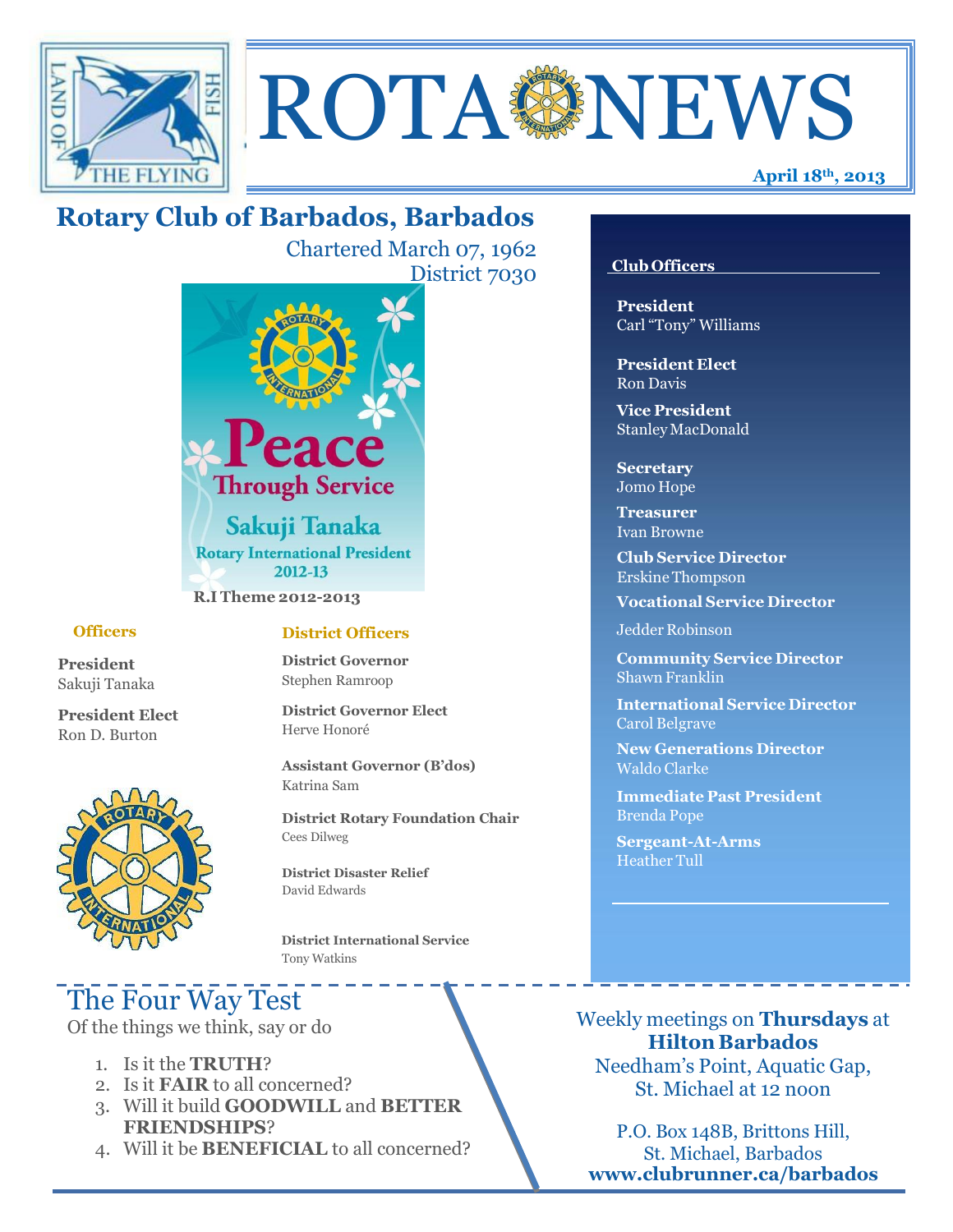

## **Fundraising Movie & Auction**

Date: Friday April 19, 2013. Time: 7.00 pm. Place: Limegrove Cinemas. Name of movie: "Oblivion". Cost: \$75.00 per person. Purpose: Joint fundraising venture being organized by the three Rotary Clubs in Barbados. *ABOUT THE MOVIE*

*In 2073, a 37-year-old former [Marine](http://en.wikipedia.org/wiki/Marine_%28military%29) commander named Jack Harper [\(Tom Cruise\)](http://en.wikipedia.org/wiki/Tom_Cruise) is one of the last few drone repairmen stationed on Earth, which was nearly destroyed by an alien invasion 60 years earlier. As part of a massive operation to extract the planet's remaining vital resources, he lives in an airborne "town" floating thousands of meters above the Earth. With his mission nearly complete, Jack's soaring existence comes crashing down when he rescues a 22-year-old female stranger from a downed spacecraft. Her arrival triggers a series of events that forces Jack to question everything he knows about the war and its aftermath. In addition, after being captured by an [insurgency](http://en.wikipedia.org/wiki/Insurgency) led by 102-year-old Malcolm Beech [\(Morgan](http://en.wikipedia.org/wiki/Morgan_Freeman)  [Freeman\)](http://en.wikipedia.org/wiki/Morgan_Freeman), Jack is told that the society in which he lives may in fact be a [police state.](http://en.wikipedia.org/wiki/Police_state)*

The movie presentation will be followed by an afterparty and auction to be held at Limegrove's famous rooftop.

## **Update on fundraising movie & auction.**

Plans for the fundraising movie and auction tomorrow night at Limegrove are in the final stages.

- Rotaractors will serve as ushers, hosts & hostesses.

- Cocktails will be served on the roof deck at the after party and auction.

- Prizes secured for the silent auction are as follows:
	- A diamond bracelet,
	- A trip to London Compliments; Virgin Atlantic,
	- Access to a land Rover Evogue for a week
	- A Blackberry Z10 phone.

Virgin Atlantic who is partnering with us for the after party will providing VIP service for those interested parties.

Each Rotarian is assigned 2 tickets, please collect them from Rotarian Shawn Franklin ASAP if you have not done so.

## **Joke of the week!**

Four people are in an airplane, the pilot, the smartest man in the world, the richest man in the world, and a punk teenager. The airplane experiences some difficulties, and the pilot informs the three passengers that the plane is going to crash, and there are only three parachutes on the plane. The richest man in the world takes one, because he says that his lawyers will sue everyone else on the plane if he doesn't survive. The smartest man in the world takes a parachute, because he thinks that the world would be a worse place without him. The pilot says to the punk "There's only one parachute left, I'll fight you for it." "That won't be necessary," said the punk, "The smartest man in the world took my backpack."



The Amazon rainforest produces half the world's oxygen supply?

## **Meeting Details**

At our Fellowship Meeting held on Thursday, April 11th, 2013

#### Sgt-at-Arms: **Nicholas Waithe**

|  | Fines | \$202.80 |
|--|-------|----------|
|--|-------|----------|

- Raffle \$123.00
- Attendance 61%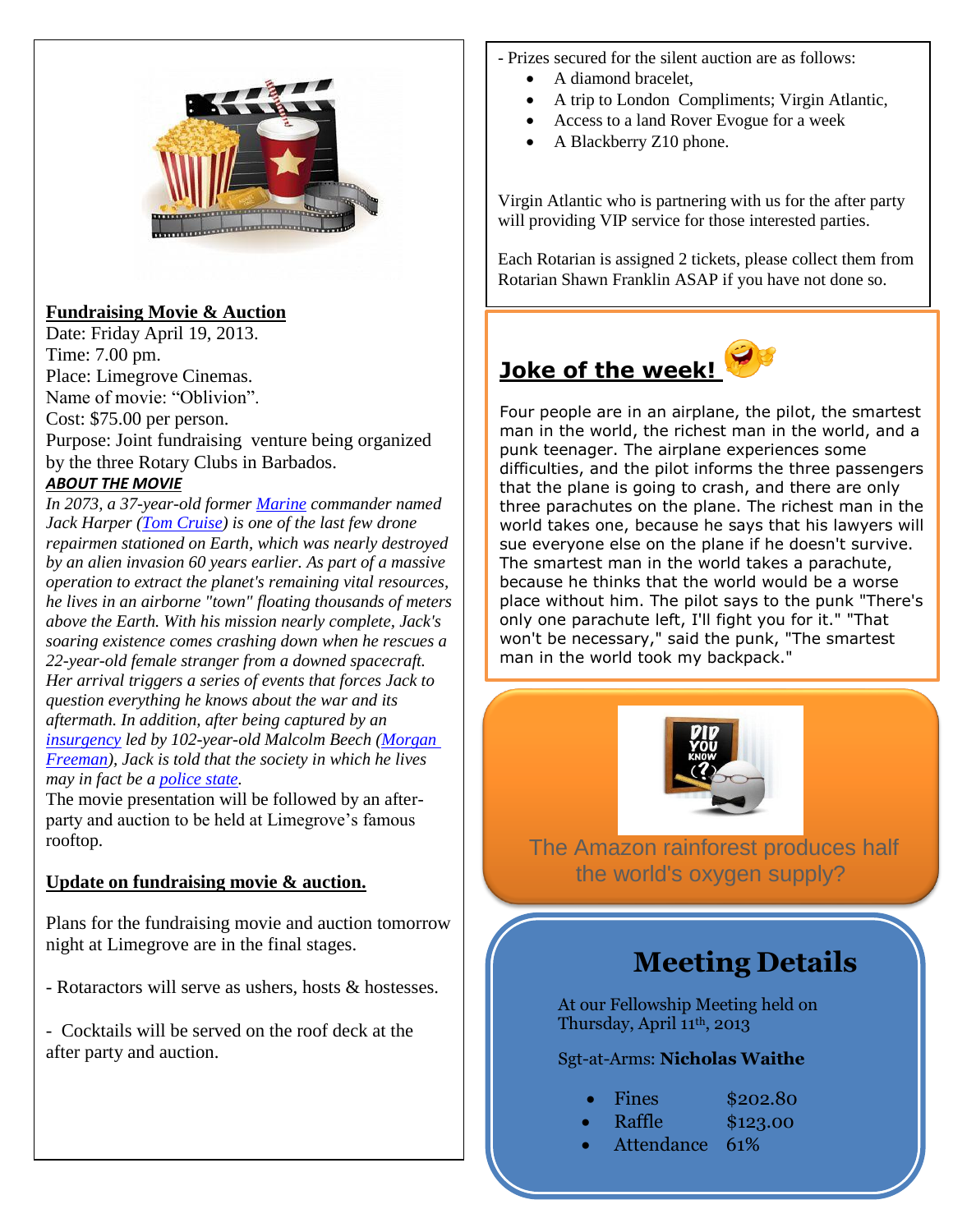## **Dubai Rotarian fights the scourge of pollution**



**W**hen David and Theresa Wernery plan a road trip, they don't mess around. In early 2012, they quit their jobs – he as a lawyer, she as a merchant banker – packed up their modified Ford F-150, and headed out from their home base in Dubai on a journey across the Middle East and Europe.

Their aim: to educate people about the environmental effects of plastic pollution. They called it the Plastic Not So Fantastic Expedition.

The Wernerys have both lived in the United Arab Emirates since childhood; David is German, and Theresa is German-British. They originally planned one epic, 18-month trip that would cover more than 110,000 miles through 55 countries. They later decided to split their itinerary into several stages – the first, five-month leg of which began this past May and took them across Iran and Turkey, through the Balkans and Central Europe, to the United Kingdom, then through Scandinavia, the Baltics, Russia, the Caucasus, and back home. They are now raising money for the second leg of their odyssey, slated for next year.

The couple learned about plastic pollution through David's father, Ulrich Wernery, the scientific director of the Central Veterinary Research Laboratory in Dubai. He has studied the role that plastic debris plays in the deaths of desert animals, finding that many species, including protected ones such as sand gazelles, die after ingesting plastic, either from choking or from blocked digestive systems. Even as plastic breaks down, the tiny particles pose a persistent threat to hungry, curious birds and other animals.

With the elder Wernery's help, David, a member of the Rotary Club of Jumeirah-Dubai, and Theresa began giving local educational presentations and organizing cleanups at desert dump sites. When they started noticing a buildup of plastic trash at their favorite camping areas, the nature lovers decided to hit the road to share what they'd learned. "I was surprised when they told me they wanted to fight pollution globally, and extremely grateful and happy that they choose this way to make countries aware of this problem," David's father says.

As they planned their trip, the couple worked with several eco-minded companies. Fellow Rotarian Jan Willem Van Es donated a fuel additive distributed by his firm, Saham Global, to help increase their truck's fuel efficiency. "Sponsoring the expedition allowed David and Theresa to reduce their carbon footprint," Van Es says. GoalZero, which manufactures portable solar devices, helped the Wernerys set up solar power for their truck-turnedcamper. Reusable containers filled with power adapters, cookware, and lightweight cotton clothing went in the truck bed next to a makeshift wooden shower stand. The Wernerys took along two folding sinks, a small clothesline, and a mini fridge. They installed a roof rack as well as heavy-duty off-road shock absorbers. Except for the time they spent with friends and family in the United Kingdom, Germany, and Scandinavia, they camped out almost every night.

As David plotted their course, the couple contacted Rotary and Rotaract clubs along the way. David had been a Rotaract club president a decade earlier, while he was a university student in Bonn, Germany; he later served as the New Generations service director and Rotary Foundation chair for his Rotary club. In areas where the couple had no personal connection, they used the Rotary Club Locator app to find nearby clubs.

The Wernerys focused on documenting the impact of plastic pollution on the people and places along their route. At club meetings, they talked with Rotarians about the effects of plastic trash on local nature reserves, beaches, and camping sites. When they were in one place longer than a few days, David notes, they tried to visit as many clubs as possible. "We were able to attend meetings at a number of clubs in London and in North Wales," he says.

In July, the Wernerys spent five days at Latitude, a music festival in Suffolk, England. They camped in the mud, assisted with recycling and cleanup efforts, and set up a table where they handed out information and talked with festival goers about environmental issues.

Some couples might not do well spending months together on the road, squeezed into a tiny truck cab by day and sharing a small tent by night. But the Wernerys enjoyed the hours of uninterrupted togetherness, and they are pleased by how supportive fellow Rotarians have been throughout their travels. "Rotarians speak a common language," David says. "Environmental issues are immediately discussed and supported."

By Brittany Shoot /The Rotarian -- April 2013